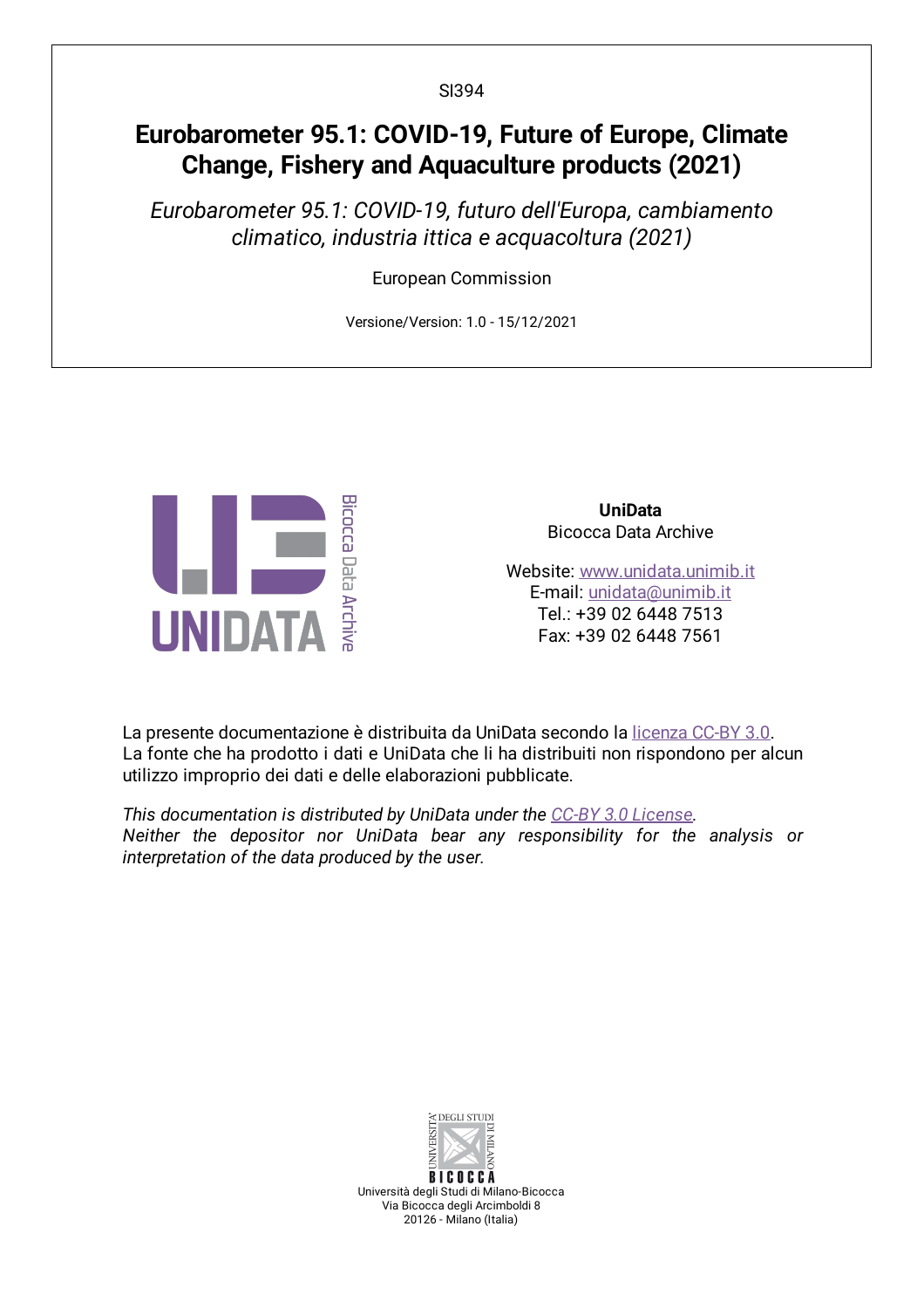

**GESIS Study number ZA7781 ICPSR Study Number** *[not yet assigned]*

### **EUROBAROMETER 95.1**

Carried out by Kantar Public Brussels on request of the EUROPEAN COMMISSION, Directorate-General Communication (COMM.A.3.: Media monitoring and Eurobarometer) and the EUROPEAN PARLIAMENT, Directorate General Communication, between March 15 and April 14, 2021.

Archive pre-release, dataset version 1.0.0 as of October 13, 2021

This dataset edition has not yet passed the complete archive processing and documentation, such as complete variable documentation for online data browsing and analysis in ZACAT [\(https://zacat.gesis.org\)](https://zacat.gesis.org/). Basic checks have been performed; technical variables, protocol variables and variable labels have been adapted to archive standards for the EUROBAROMETER series.

**Please note that this Eurobarometer wave was collected during the Coronavirus pandemic. It therefore deviates from previous Eurobarometer waves in several aspects, including the mode of data collection, the presence resp. formulation of certain demographic and interview protocol variables, and the source materials delivered to GESIS. For further details on the mode of data collection please refer to the Technical Specifications in the basic bilingual questionnaire.**

**The variable names of the demographic items have been adjusted to the series standard.**

#### Proposed citation

European Commission and European Parliament, Brussels: Eurobarometer 95.1, March-April 2021. Kantar Public, Brussels [Producer]; GESIS, Cologne [Publisher]: ZA7781, dataset version 1.0.0, doi:10.4232/1.13791

#### Survey instruments

For question wording, answer category text, interviewer instructions or question routing, please see the BASIC BILINGUAL QUESTIONNAIRE and the respective national field questionnaires. The basic questionnaire also includes a technical description of this EUROBAROMETER survey.

The national field questionnaires in the different language versions are available through the GESIS Eurobarometer web pages (STUDY PROFILES), the ZACAT online data catalogue, or the Eurobarometer study descriptions in the data holding catalogue (DBK), as soon as all embargos have been lifted, if applicable.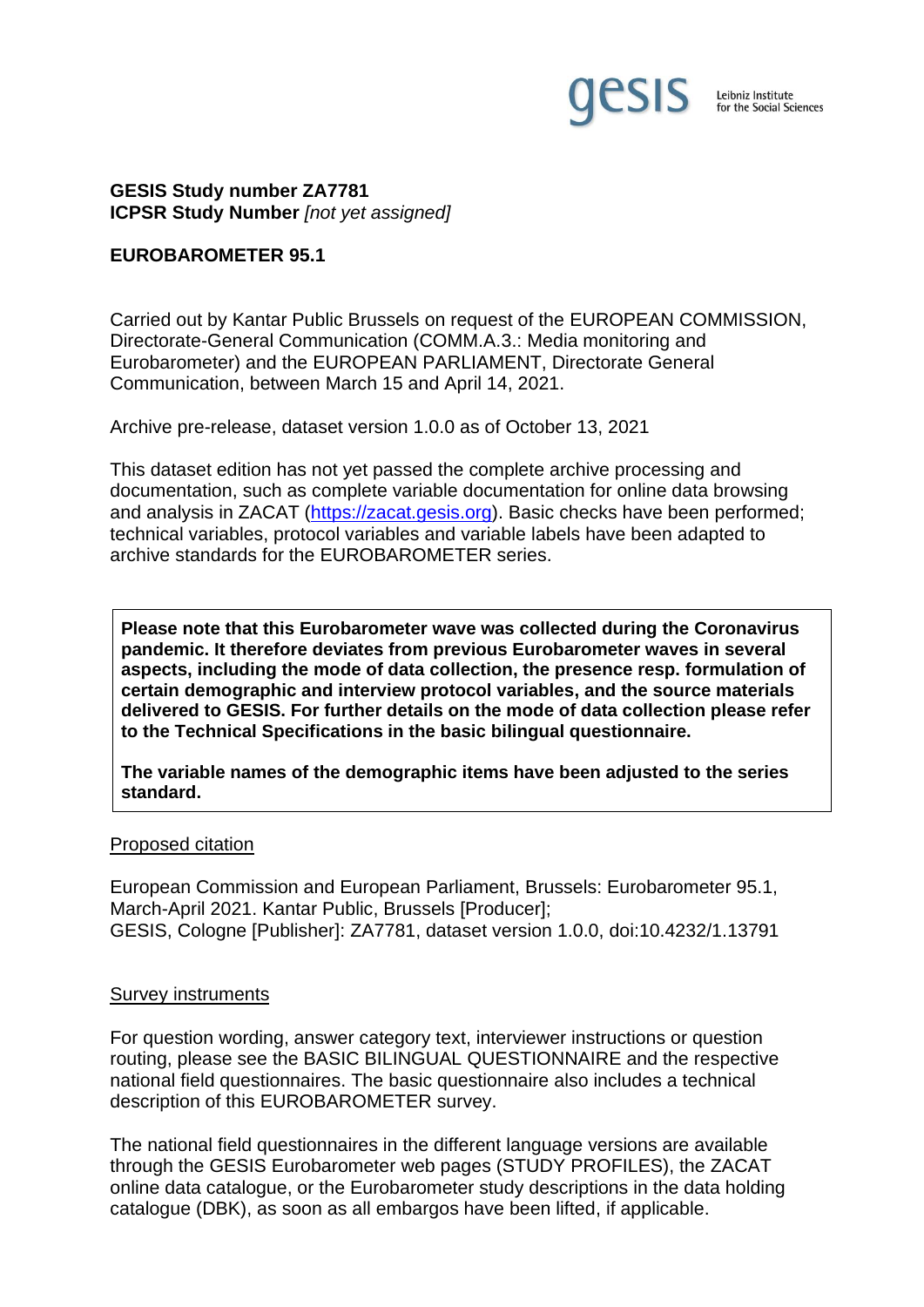## Weighting information

In general, the Standard and Special Eurobarometer datasets provide for two types of weighting, a post-stratification weighting and a population size weighting.

For each sample (country or lower-level region) through the **post-stratification weighting** procedure a comparison is carried out between the sample composition and a proper universe description. The universe description is made available by the National Survey Research Institutes and/or by EUROSTAT. On this basis a national weighting procedure, using marginal and intercellular weighting, is applied. As such in all countries, minimum sex, age, region NUTS II (basic regions as defined by the EUROSTAT nomenclature of territorial units for statistics), and size of locality are introduced in the iteration procedure. This post-stratification weighting is also referred to as redressment or non-response weighting. A design weight which would adjust for unequal selection probabilities (depending on the household size) is not made available.

The **population size weighting** factor corrects for the fact that most samples are of almost identical size, no matter how large or small the populations are from which they were drawn. These weights ensure that each country as well as each lower-level sample (East and West Germany) are represented in proportion to its population size within different country/sample groupings, or according to the historical states of European unification (e.g. founder members, new members, Euro zone) in the case of the EUROPEAN WEIGHTS, or within the whole country in the case of Germany (WEIGHT SPECIAL GERMANY).

The **population size weights** all include the post-stratification weighting factors. The EUROPEAN WEIGHTs adjust each sample in proportion to its share in the total population aged 15 and over of the European Union (formerly European Community) or in accordance with its historical compositions. These adjustments are based on population figures published by EUROSTAT in the Regional Statistics Yearbook. Between Eurobarometer 33 and 54.1 adjustments to the predefined standard sample size is taken into account. In general, all samples which do not belong to the respective group of countries/samples under consideration are excluded from calculation.

The application of post-stratification weights is **recommended for descriptive (univariate) analysis**. Meaningful descriptive results for groups of countries or for countries with separate samples (Germany) require population size weighting. Official Eurobarometer reports are always based on weighted data.

The following weights are provided for Eurobarometer 95.1:

**W1** (WEIGHT RESULT FROM TARGET) reproduces the real number of cases for each country. East and West German samples are weighted separately. This weight in its function corresponds to former NATION WEIGHT II (until EUROBAROMETER 31).

**W3** (WEIGHT GERMANY) adjusts the East and the West German samples to their respective proportions in the united Germany. All other samples are excluded. This weight should be used whenever the united Germany is to be analysed as a whole.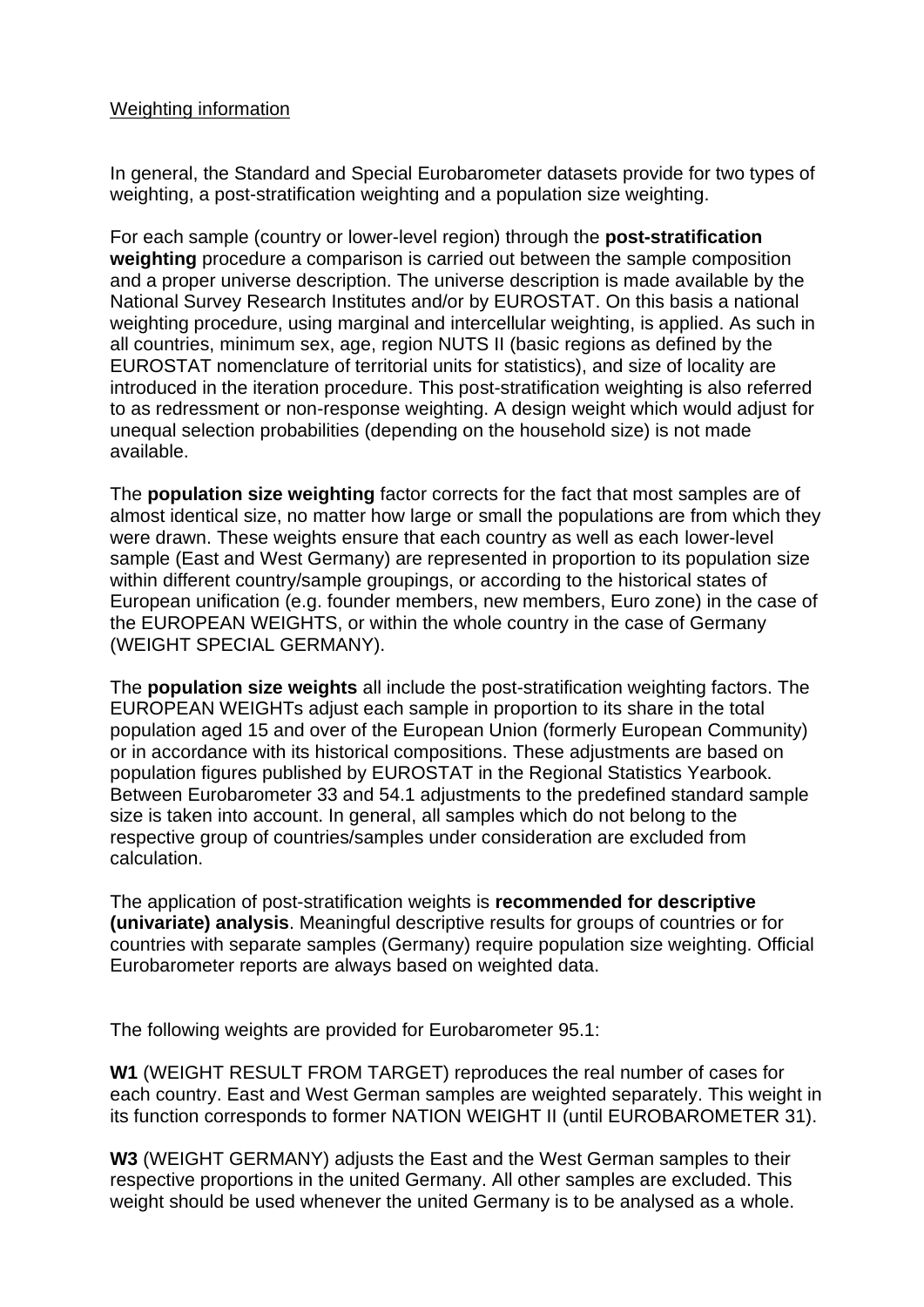**W22** (WEIGHT EU27) includes all 25 member countries after the 2004 enlargement, and the new members as of 2007 Romania and Bulgaria.

**W14** (WEIGHT EU25) refers to the EU member countries as of the 2004 enlargement; **W13** (WEIGHT EU NMS 10) to the group of the ten new members at times. In both cases all other samples are excluded from calculation.

**W11** (WEIGHT EU15) refers to the EU members after the 1995 enlargement. All other samples are excluded from calculation; **W10** (WEIGHT EU NMS 3) separates the three new members at times.

**W9** (WEIGHT EU12+) includes East Germany; **W7** (WEIGHT EU10) in addition excludes Spain and Portugal (enlargement 1986), and the latter two include East Germany; **W6** (WEIGHT EU9+) also excludes Greece (enlargement 1981), and the latter two include East Germany.

**W5** (WEIGHT EU6) refers to the six EC founder members: France, Belgium, the Netherlands, West Germany, Italy, and Luxembourg and the latter two include East Germany. All other samples are excluded from calculation.

**W23** (EU28) refers to the EU28 countries (EU27 plus Croatia; membership as of July 2013; UK not present in the dataset); **W94** (WEIGHT EU NMS 13) groups the 13 new member countries for the enlargement period 2004 to 2013.

**W92** (WEIGHT TOTAL) refers to the total of all countries / samples as a whole, i.e. EU28 minus UK. As the sizes for SI and SK appear to be switched, the dataset contains **W92\_corr** which is a version corrected by GESIS using w23**.**

**W85** (WEIGHT EURO ZONE 19 EU27B) adds LITHUANIA to the group of EURO zone countries as of January 2015. **W86** (WEIGHT NON-EURO ZONE 19 EU27B) references the EU27B countries which did not introduce the common currency.

## Remarks about this dataset version

- Question module QA 'European Parliament Spring Survey' was implemented on behalf of and financed by the European Parliament. It partly replicates questions formerly asked in the framework of Eurobarometer 94.2 (ZA7750) and the third round of the European Parliament COVID-19 Surveys (ZA7738).
- Question module QB ´Climate Change´ partly replicates questions formerly asked in the framework of Eurobarometer 91.3 (ZA7572).
- Question module QC is currently under embargo.
- Question module QD ´EU Consumer Habits Regarding Fishery and Aquaculture Products´ partly replicates questions formerly asked in the framework of Eurobarometer 89.3 (ZA7483).
- Starting with Eurobarometer 89.2 no separate sample is drawn for Northern Ireland, which is now covered by the sample for the United Kingdom.